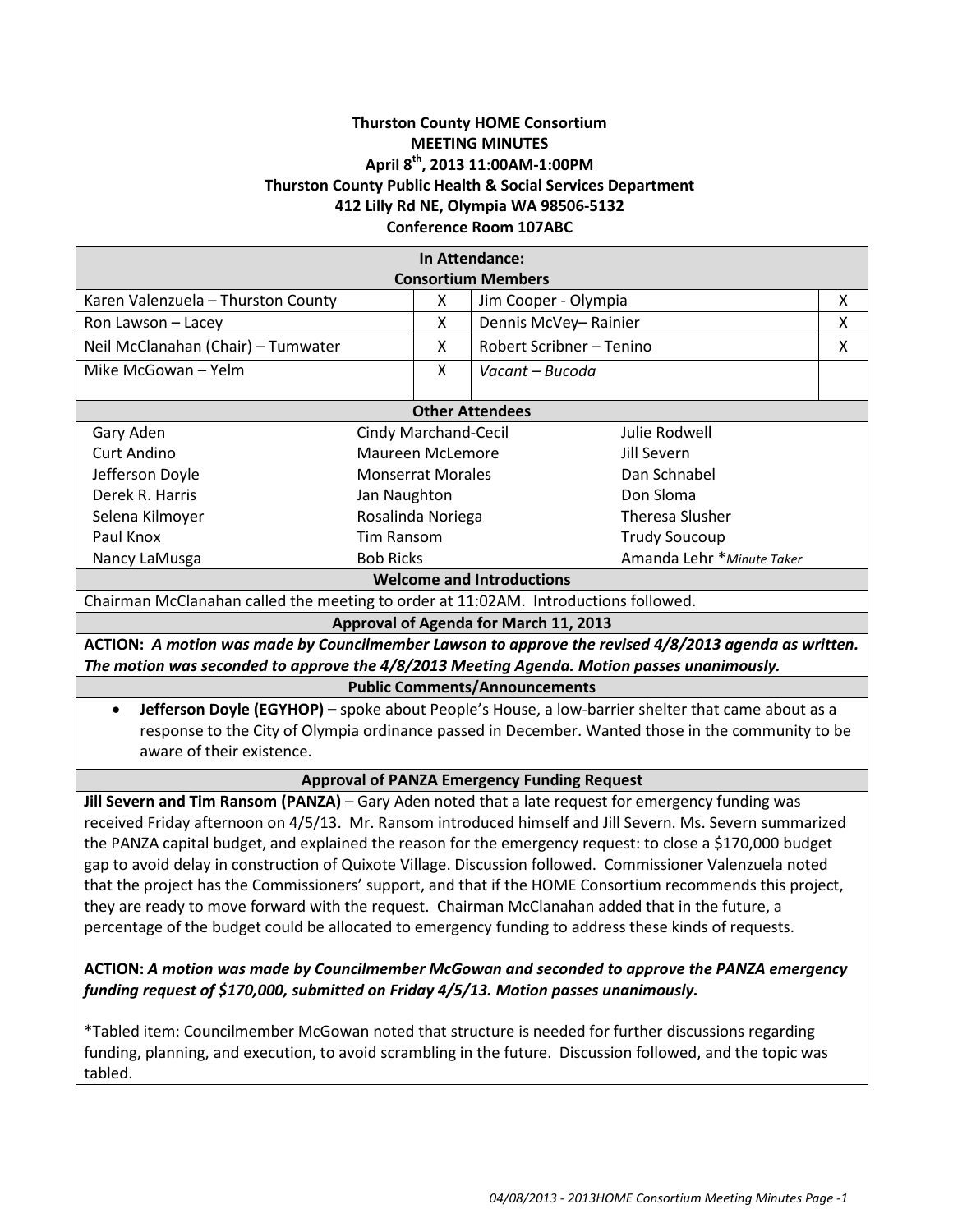#### **Approval of Minutes for March 11, 2013**

**ACTION:** *A motion was made by Councilmember Cooper and seconded by Councilmember McGowan to approve the 03/11/2013 Meeting Minutes as written. Motion passes unanimously.*

#### **Review of Financial Report**

Gary Aden reviewed the financial reports, and explained that the projected allocations for Affordable and Homeless Housing is approximately 5% above the current available budget, but that projects are currently on schedule and there are no issues of concern. Mr. Aden suggested discussing the impact of the budget at the next month's meeting. Councilmember McGowan confirmed that the 2013 HOME RFPs have been received, and Mr. Aden clarified the total amount of funds requested and the shortfall in the available budget. Commissioner Valenzuela noted that HOME RFP applications have not been distributed in the past unless specifically requested. Councilmember McGowan requested copies of the applications. Mr. Aden offered to send each member a thumb drive containing the applications.

### **Review Calendar HOME Consortium Timeline Calendar**

Gary Aden reviewed the HOME Consortium timeline calendar covering the periods of April – June 2013 mentioning the following: (April) – HOME RFP review committee to start selection process (clarified the process should take between 6-8 weeks); CDBG RFPs are due on April 19<sup>th</sup>; Staff will continue to work on the 2013 Consolidated Plan and Homeless Systems Plan; (May) – Project selection of final HOME and CDBG projects should be completed in May which will finish the action plan elements for the federal programs of the Consolidated Plan.

### **Consolidated Plan Strategic Goals and Annual Plan Timeline**

Gary Aden explained the goals and sub-goals of the 2013 Consolidated Plan (draft), which included suggested action steps. The five-year goals were arranged by funding source, with approximately \$1.9M in funding from HUD. Mr. Aden provided a 2<sup>nd</sup> draft document titled Thurston County Homeless Systems Plan, which discusses funding and other important topics relevant to homeless housing. With no significant change in funding streams, there is a \$6.3M need in the first year, with only \$4.1Ml to spend. Additional burdens to the budget include administrative costs and inflation in the following years, with the revenue stream remaining flat. Discussion followed.

A suggestion was made to allocate a set amount or percentage of funding specifically for broadening shelter and low barrier housing in rural communities. Councilmember McGowan suggested as a topic for the following month to set up a process to measure outcomes more effectively. Councilmember Cooper noted that measurable factors can arise from common constructs and vision of who to serve. The numbers in the consolidated plan were questioned due to the RFP selection process still in process; the document was confirmed to be a draft.

Mr. Aden stated the final projects selected by the committees will be sent to the Commissioners for approval. The City of Olympia will select their projects to be included in the Consolidated Plan. Commissioner Valenzuela clarified that the existing interlocal agreement will dictate how decisions are made. Councilmember McGowan mentioned a meeting taking place on April 17, 2013 to address the matter with the Mayors and the County Manager.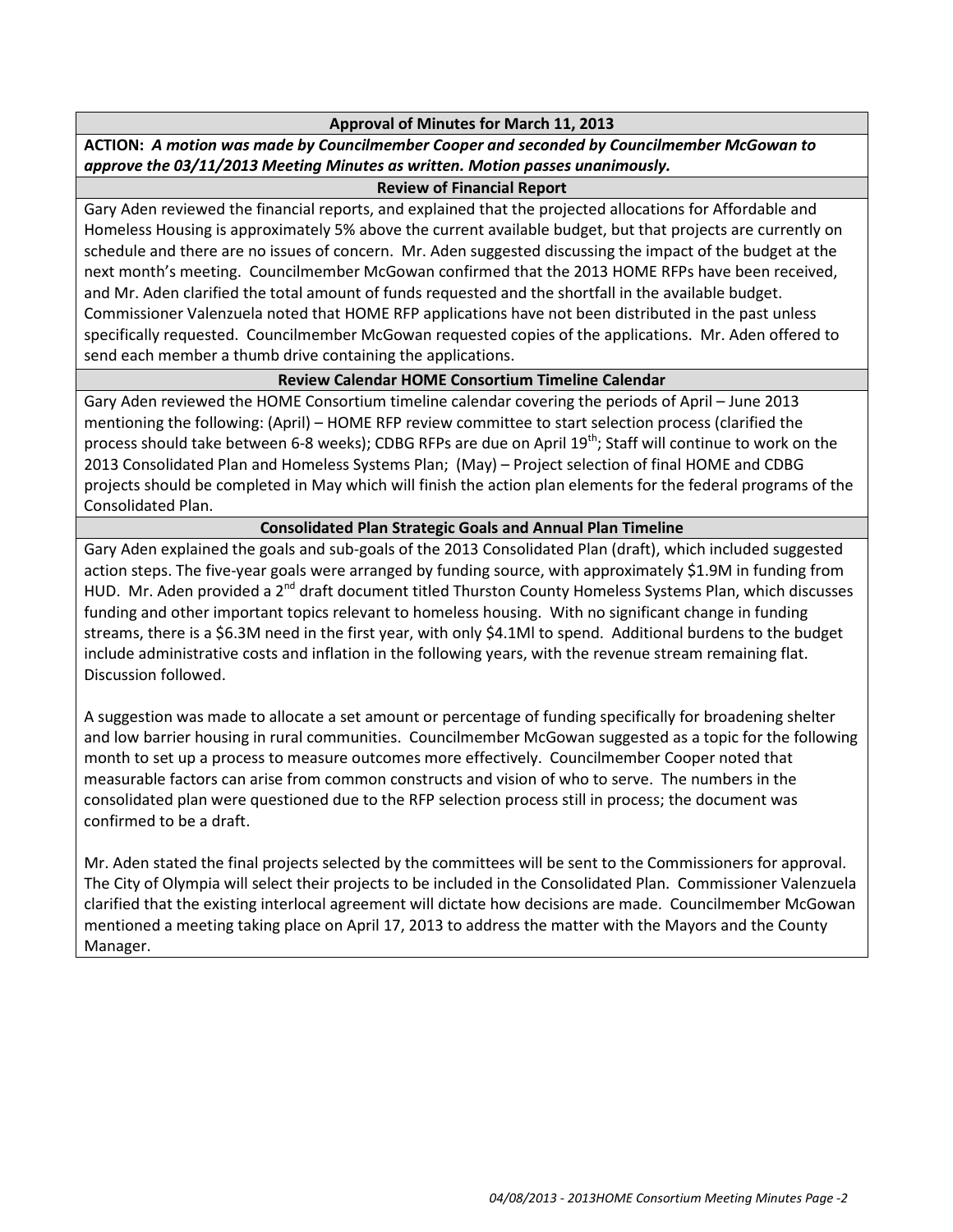### **Homeless RFP Status Report**

Gary Aden noted that the priority recommendations are pending review by the RFP Review Committee, which is scheduled for Monday, April 15th. Once recommendations are in place, it will be sent to Theresa Slusher, Homeless Coordinator, and HCAC, which will be followed by a discussion about releasing funding to RFP, knowing that the \$1.1M "bubble" is a one-time opportunity. It was clarified that the HOME RFP applicants are aware of the \$1.1M "bubble" fund as well as the funding gap, which was disbursed to the community via the RFP process. Discussion followed.

Mr. Aden is working on a set of proposals which needs to be reviewed by HCAC. Mr. Aden recommends separating RFP awards as coming from either the \$3.1M standing fund, or the \$1.1M "bubble" fund. Discussion followed regarding the following topics:

- Definition of a "core program" and what are the performance standards for services?
- Lack of oversight and transparency in the current system.
- Brainstorming the needs of rural community service providers.
- State and local funding, and whether an RFP process should be used for all funding sources, considering the following:
	- $\circ$  Start date of CHG is January 1st.
	- $\circ$  Start date of ESG/HEN funds is July 1<sup>st</sup> quick action needed to change this process.
	- o Possibility of a special session in May if Consortium cannot come to a decision in May's meeting.
	- o Changes would require approval by BoCC by the end of May.
	- o Possibility of a task force or use of the annual retreat to address future funding.

Ms. Slusher reminded the Consortium that HEN is the biggest priority. Community Action Council (CAC) is the administrator, and therefore should not be included in an RFP process. Commissioner Valenzuela mentioned that ESG and HEN funds have always been handled in this manner, and mentioned that the conversation is starting a too late to make a decision for this year. Councilmember McVey suggested using the current system in place, and concentrate on implementing RFPs for future funding. Chairman McClanahan suggested making this decision process a priority on future agendas. It was decided that ESG and HEN funds should have a oneyear contract.

Gary Aden stated that he, Theresa Slusher, and Paul Knox would draft a plan and present it to the HOME Consortium at the May meeting. Discussion followed.

# **Status of Homeless Coordinator Contract**

Gary Aden gave a summary of the approved status of the Homeless Coordinator contract. Commissioner Valenzuela thanked Theresa Slusher for her work as the Homeless Coordinator.

# **Sidewalk Request for a Change Order**

Phil Owen, of Sidewalk, was not present to talk about the change order requests. Commissioner Valenzuela confirmed with Gary Aden that representatives of requesting organizations are given notice and opportunity to attend meetings. Gary Aden summarized the change orders as follows: 1) to extend the current contract for one year, currently set to expire on August 31, 2013; and 2) to allocate \$8,000 of funding to help cover ½ of the administrative costs. Discussion followed.

**ACTION:** *A motion Councilmember McGowan to amend the contract with Sidewalk for the requested change orders. Commissioner seconded the motion. Discussion followed. Motion passed unanimously.*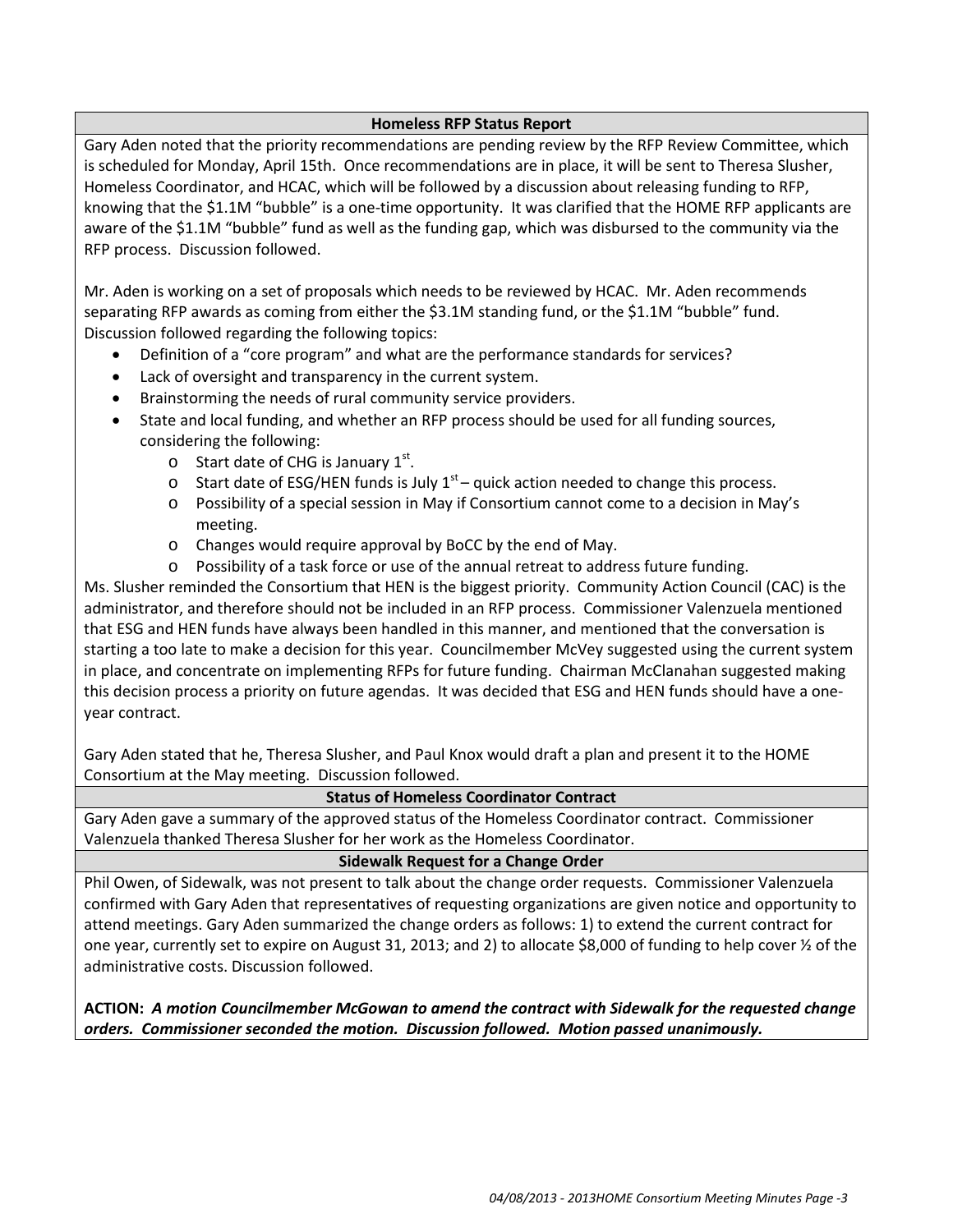## **Emergency Funding Request from Community Youth Services**

Chairman McClanahan recused himself from the meeting. Community Youth Services (CYS) staff summarized the request for \$14,000 in emergency funding to cover April's operation expenses for the Federal Transitional Living Program. It was emphasized that Federal funding was reassured to start May 1<sup>st</sup>. Discussion followed.

**ACTION:** *A motion was made by Commissioner Valenzuela to approve \$14,000 in emergency funding to CYS to support the gap needed to fund the Federal Transitional Living Program. Councilmember Cooper seconded the motion. The motion passed unanimously.*

### **Emergency Funding Request from PiPE**

Rosalinda Noriega and Nancy LaMusga represented PiPE, and gave a summary of their request for emergency funding, starting with some background information regarding past funding and why they were not a part of the HOME RFP process this year. Commissioner Valenzuela questioned if they would be involved in the upcoming RFP process. Rosalinda and Nancy both gave information regarding the community's overwhelming need for services (especially since a recent rise in violence), and that PiPE provides a stop gap for young adults who are not served by other organizations in the community for one reason or another. Discussion followed.

**ACTION:** *A motion was made by Councilmember Cooper to approve \$35,000 in emergency funding to PiPE. More discussion followed. The motion was seconded by Councilmember McGowan. The motion did not pass, with three (3) votes in favor and three (3) votes not in favor.* 

Commissioner Valenzuela emphasized to PiPE the importance of continuing to request other organizations for funding, including the City of Olympia and in the upcoming RFP funding round. PiPE was instructed to work with County Staff to develop a new Proposal for submission at the next consortium meeting.

### **HCAC Member Recommendation**

Theresa Slusher, Homeless Coordinator, received an application for membership on the HOME Citizens Advisory Committee (HCAC) from Pam Grindstaff of Pacific Mountain WorkSource, and recommended her for approval by the HOME Consortium. There was discussion about the application process, the number of available seats on the committee, and whether there is language about how to cycle out inactive members. Councilmember Cooper requested that the current HCAC member list and all pertinent materials be sent to the HOME Consortium via email. Commissioner Valenzuela requested name tents for all HCAC members at the next HOME Consortium meeting.

# **ACTION:** *A motion was made by Councilmember Lawson to accept Theresa Slusher's recommendation of adding Pam Grindstaff to HCAC. The motion was seconded by Commissioner Valenzuela. The motion passed unanimously.*

#### **Homeless Coordinator Report**

Theresa Slusher, Homeless Coordinator, drafted priorities for the next RFP Homeless finding round. She is also working with HCAC Chair Paul Knox and others to update the 10 Year Plan scheduled to be ready in September. In that planning process, gaps have been identified, and strategies to address them will be discussed with HCAC. It was mentioned that supporting rural needs is difficult to mirror Olympia services. She is currently working with HCAC Chairman Paul Knox to address this issue. Since the status of HCAC was addressed in other agenda items, discussion of HCAC concluded.